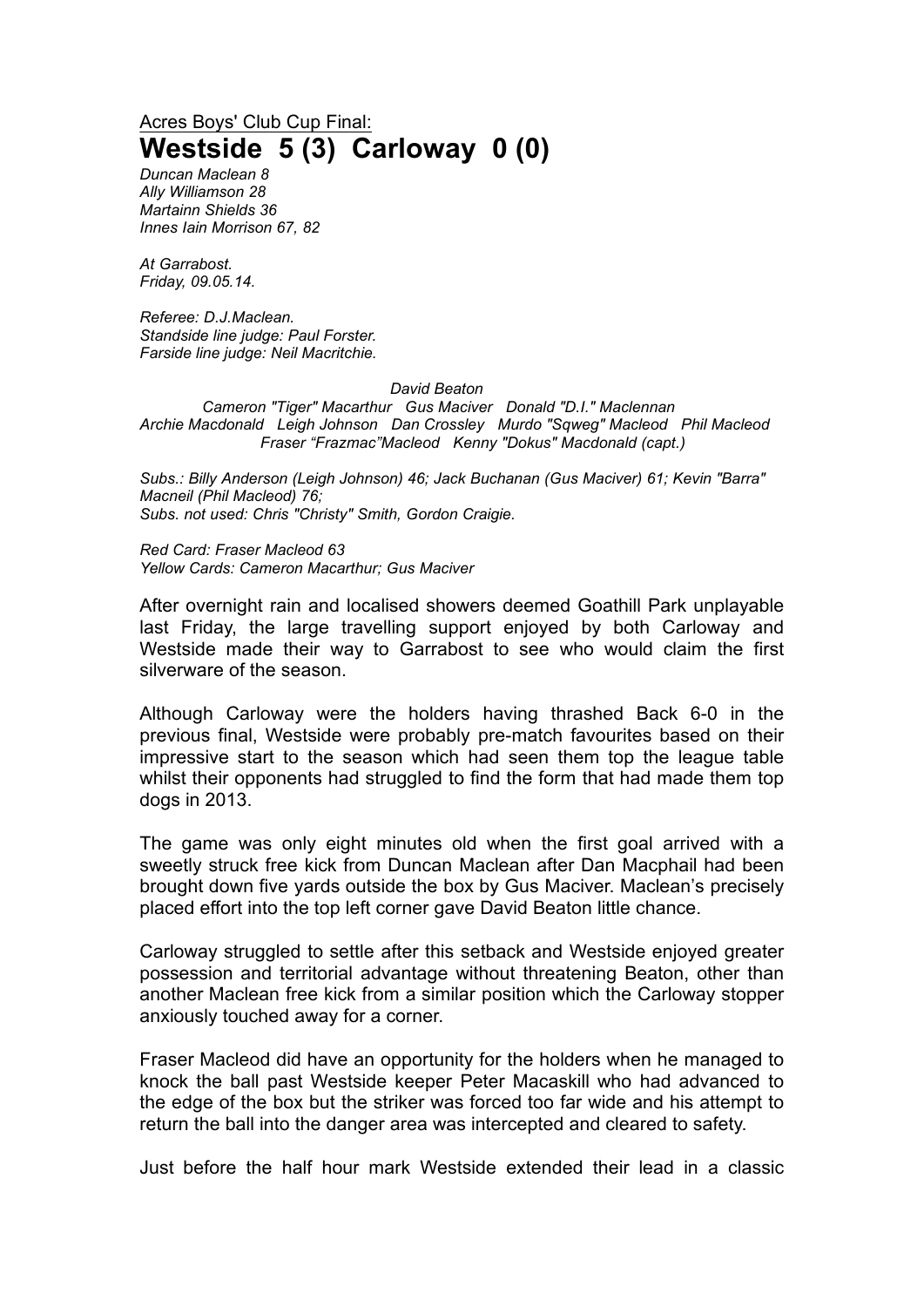counter attack. From a Carloway corner Ally Williamson collected the ball on the edge of his own box and released the ball to Martainn Shields who sped down the left flank leaving a couple of defenders in his wake before squaring the ball into the box where Williamson had continued his run. The Westside player had all the time in the world to control the ball and slip a low left foot effort across Beaton's goal and in off the far post.

It was soon to be 3-0 when Shields again tormented on the left wing before being allowed to ride a poor challenge and cut inside before drilling a low shot which found Beaton wanting at his near post.

Carloway were in disarray at this stage, but to their credit they enjoyed their best spell of the match in the period leading up to half time as they pressed their opponents back into their own half. However they lacked a killer touch in front of goal which was emphasised when Kenny "Dokus" Macdonald failed to convert a penalty kick five minutes before the break.

The controversial kick was awarded after a header from a corner came back off the bar and hit Shield's hand with Carloway supporters angered that the Westside player did not receive a caution or possibly a red card. Shields certainly did not prevent the ball crossing the line as it was coming back from goal but his arms were raised and he may well have been punished on another occasion.

In addition to this missed opportunity, Fraser Macleod headed over from five yards and Archie Macdonald flashed another header just wide as Carloway sought to reduce the deficit but it seemed as though fate was not on their side.

## **Half Time: Westside 3 Carloway 0**

The second half was fairly even in the opening stages although the tempo of the match seemed to have been turned up a notch or two with some feisty challenges. Gus Maciver was probably fortunate only to receive a yellow card for a crunching tackle on Scott Graham which left the Westside player writhing on the deck and just after the hour mark any hopes Carloway had of holding onto the trophy disappeared when striker Fraser Macleod was sent off after tangling with Dan Macphail.

After being dispossessed by the Westside midfielder, Macleod reacted to their clash by pushing his opponent in the chest. There was nothing malicious in the offence but the referee deemed that he had raised his hands to Macphail and sent him for an early bath.

Four minutes later the "Siarachs" went four up as Innes Iain Morrison latched onto a through ball twenty five yards from goal, before striding forward and despatching the ball beyond Beaton with clinical precision.

The same player made it 5-0 eight minutes from time when he was on hand to volley home from close range after Shields had completed a rampaging